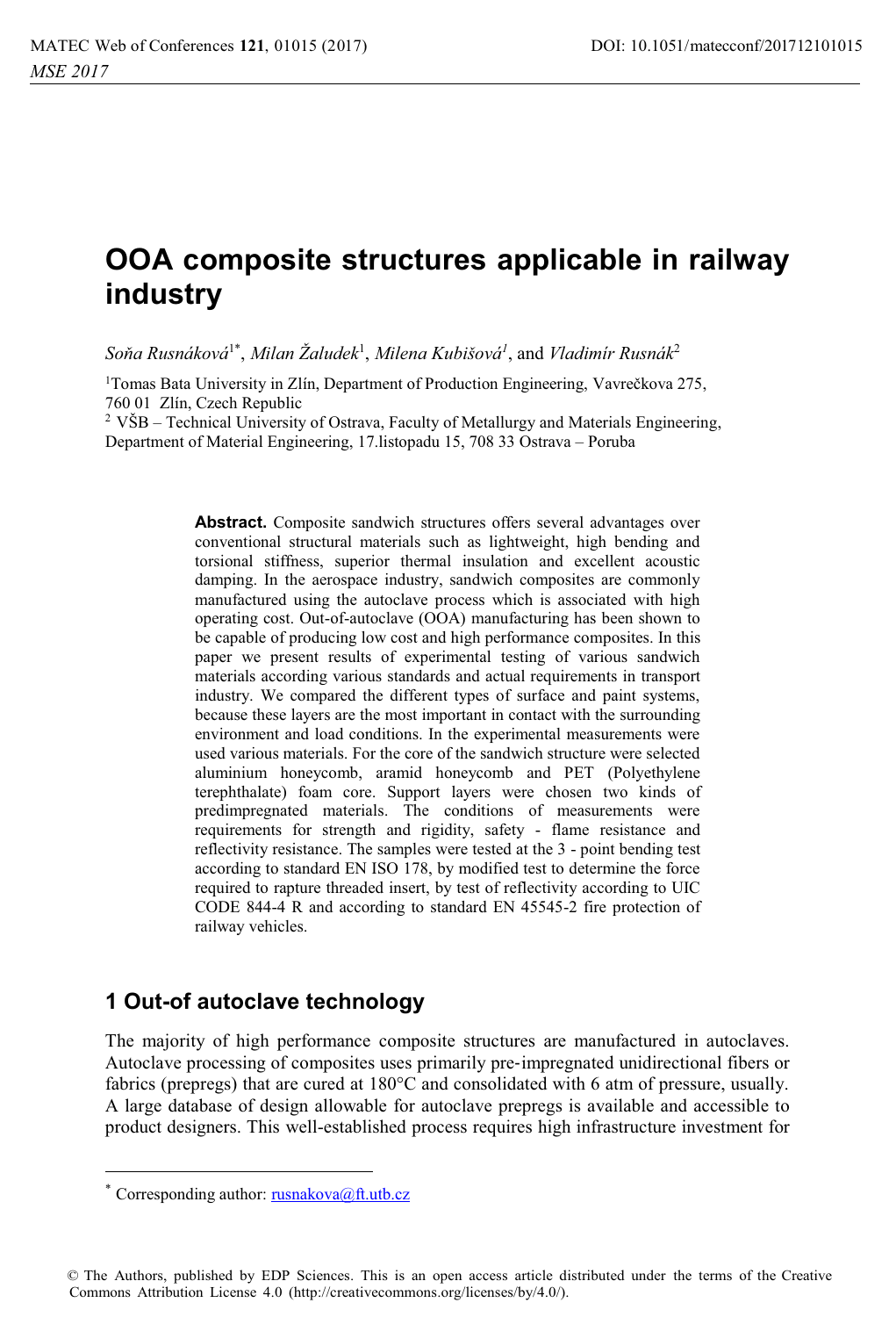autoclaves as well as high recurring tooling costs. The maximum component size is limited by the size of available autoclaves. Alternative processing methods need to be investigated in order to reduce production costs and broaden the supply base of composite structures. This presentation addresses the application of a relatively new class of composite materials using out-of-autoclave (OOA) technologies. The advantages of OOA processes include substantially lower infrastructure, tooling, and overall manufacturing costs. [1-2]

For OOA technologies using predimpregated materials (pre-preg) belong to curing of prepregs in oven and PCM (Prepreg Compression Moulding).

## **2 Fire resistance**

In case of fire, the composite is protected by foam formation, which is isolated from oxygen. To be absolutely halogen-free, smoke toxicity and opacity is dramatically reduced. Fire resistance in the railway industry defines standard EN 45545-2 Fire protection of railway vehicles. The standard specifies reaction to fire-intensive materials and products used in rail vehicles. It is based on existing fire safety regulations for rail vehicles in the International Union of Railways and various European countries. Each state has its own testing methods that are adapted to local conditions and customs. Individual test methods cannot be compared together, slow down the adjustment process. [3-4]

For each product is determined by the specific requirements set by standards - R:

- -Interior (panels, baggage, window frames, flat bar),
- -Exterior (seat cushions, covers, air section),
- -Furniture (seat cushions, covers, mattresses, bedding),
- -Electronic equipment (cables, housings, insulation material, resistors),
- -Mechanic equipment (flexible steel / rubber parts).

The test materials are classified according to this standard (EN 45545) into the category R1, which is valid for the entire European Union since 2013 and unites the most important requirements for non-flammability, toxicity and emissions of flue gas and heat. [5] For this category of material are required to test these basic tests:

Determining Hazard Level (HL)

Fire resistance levels (HL1,2,3) is measured using the following five tests:

- -CFE (kW / m²): Critical Flux at extinction or lateral spread of flame
- -MAHRE (kW  $/m<sup>2</sup>$ ): The maximum rate of heat release
- -Ds (4): Specific optical density of smoke
- -VOF4: Cumulative value of specific optical densities in the first 4 minutes of the test
- -CITG 8min Conventional Toxicity Index (C02, CO, HF, HCl, HBr, HCN, NOx, SO2)

| <b>Operation Category</b> | N<br>Standard vehicles | A<br>Automatic train<br>without trained<br>personal | D<br>Double decked<br>vehicles | S<br>Sleeping and<br>couchette vehicles |
|---------------------------|------------------------|-----------------------------------------------------|--------------------------------|-----------------------------------------|
|                           |                        |                                                     |                                |                                         |
| On infrastructure         | HL1                    | HL1                                                 | HL1                            | HL2                                     |
| 2                         |                        |                                                     |                                |                                         |
| <b>Underground Tunel</b>  |                        |                                                     |                                |                                         |
| <5km                      |                        |                                                     |                                |                                         |
| With side evacuation      | HL2                    | HL <sub>2</sub>                                     | HL <sub>2</sub>                | HL2                                     |
| 3                         |                        |                                                     |                                |                                         |
| <b>Underground Tunel</b>  |                        |                                                     |                                |                                         |
| >5km                      | HL2                    | HL <sub>2</sub>                                     | HL <sub>2</sub>                | HL <sub>3</sub>                         |
| 4                         |                        |                                                     |                                |                                         |
| Underground               |                        |                                                     |                                |                                         |
| Without side evacuation   | HL <sub>3</sub>        | HL3                                                 | HL3                            | HL <sub>3</sub>                         |

**Table 1.** Construction categories [6]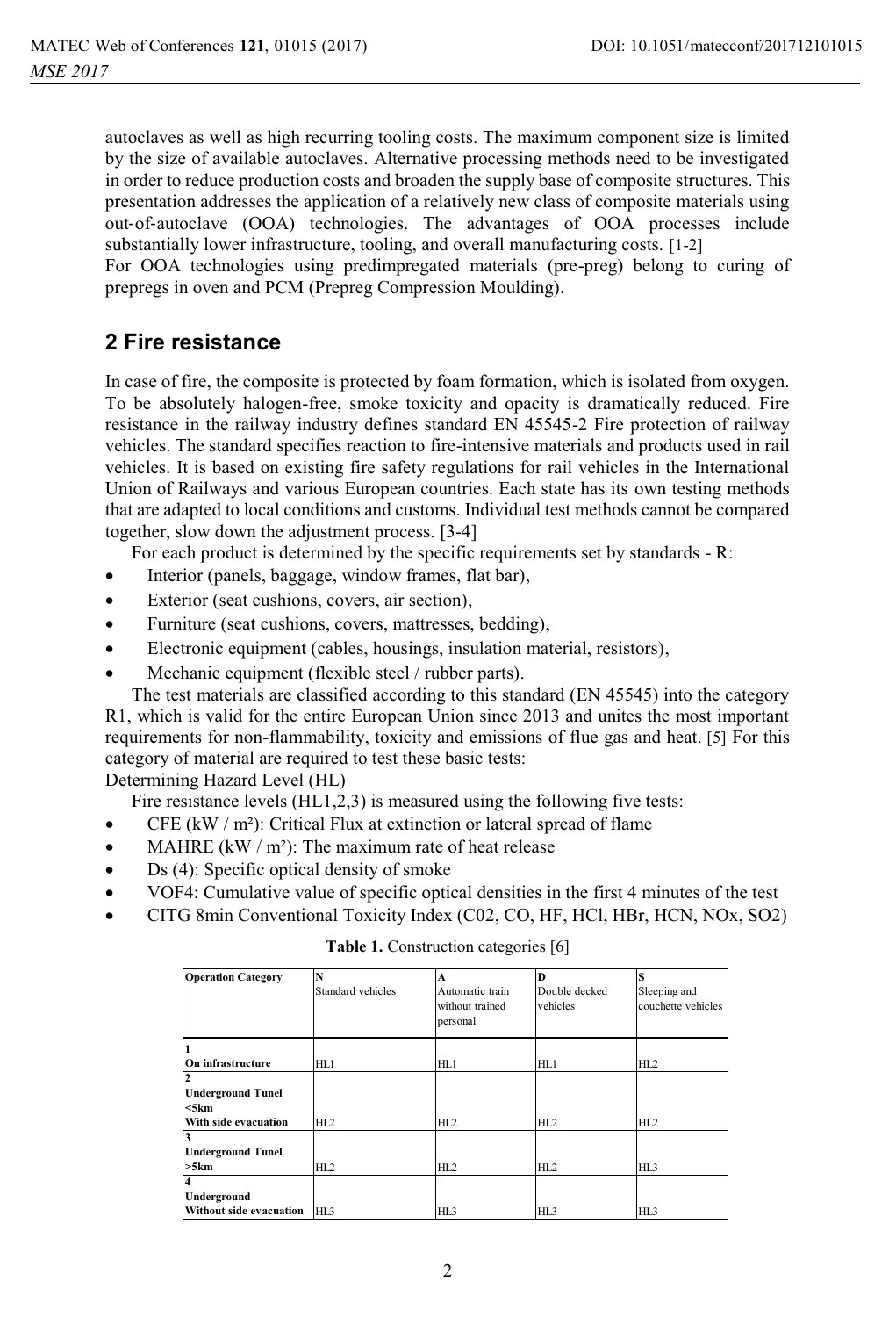# **3 Experimental part**

### **3.1 Tested samples**

The samples were made in the form of flat plates by hand-laying pre-preg technology and subsequent curing in the oven. The technology is more suitable for piece production. Used materials for the production of sandwich panels:

- - Pre-preg 1 - Fiber-reinforced, thermosetting pre-impregnated material with excellent FST and mechanical properties. It is halogen free modified phenolic system with 42% phenolic resin. Fabric of E-glass Yarn, 300g/m2, 8H satin weave.
- Pre-preg 2 Fibrous-reinforced thermosetting pre-impregnated material with excellent FST and mechanical properties. It is a halogen-free phenolic system with 47% phenolic resins. Fabric of E-glass Yarn, 300g/m2, 8H satin weave. It is highly adhesive to aluminium.
- Foam Closed thermoplastic pores and recyclable polymer foam with excellent smoke, toxic and fire properties. It is the ideal sandwich core material applied where high fire resistance is required.
- Aramid honeycomb It is the main component of sandwich in industrial sectors with high dimensional stability in heat and humidity. The honeycomb used per square meter has a density of 32 cells, a cell size of 4.8 mm, a compressive strength of 0.9 MPa, a shear strength of 0.55 MPa, a shear modulus of 18 MPa.
- Aluminium honeycomb core of aluminium honeycomb. The honeycomb used has a density of 77 kg / m<sup>3</sup>, a cell size of 4.8 mm, a compressive strength of 3.94 N / mm<sup>2</sup>, a shear strength of  $2.29 \text{ N} / \text{mm}^2$ .

## **3.2 Description of samples**

Sample 2A

Consisting of Aramid honeycomb and 2 layers of prepreg on each side - referred to as 2A



**Fig.1.** Composition of sample 2A - 1,2,4,5 pre-pregs 1; 3 Aramid honeycomb.

#### Sample 3A

Consisting of Aramid honeycomb and 3 layers of pre-preg on each side – referred to as 3A



**Fig.2.** Composition of sample 3A - 1,2,3,5,6,7 pre-pregs 1; 4 Aramid honeycomb.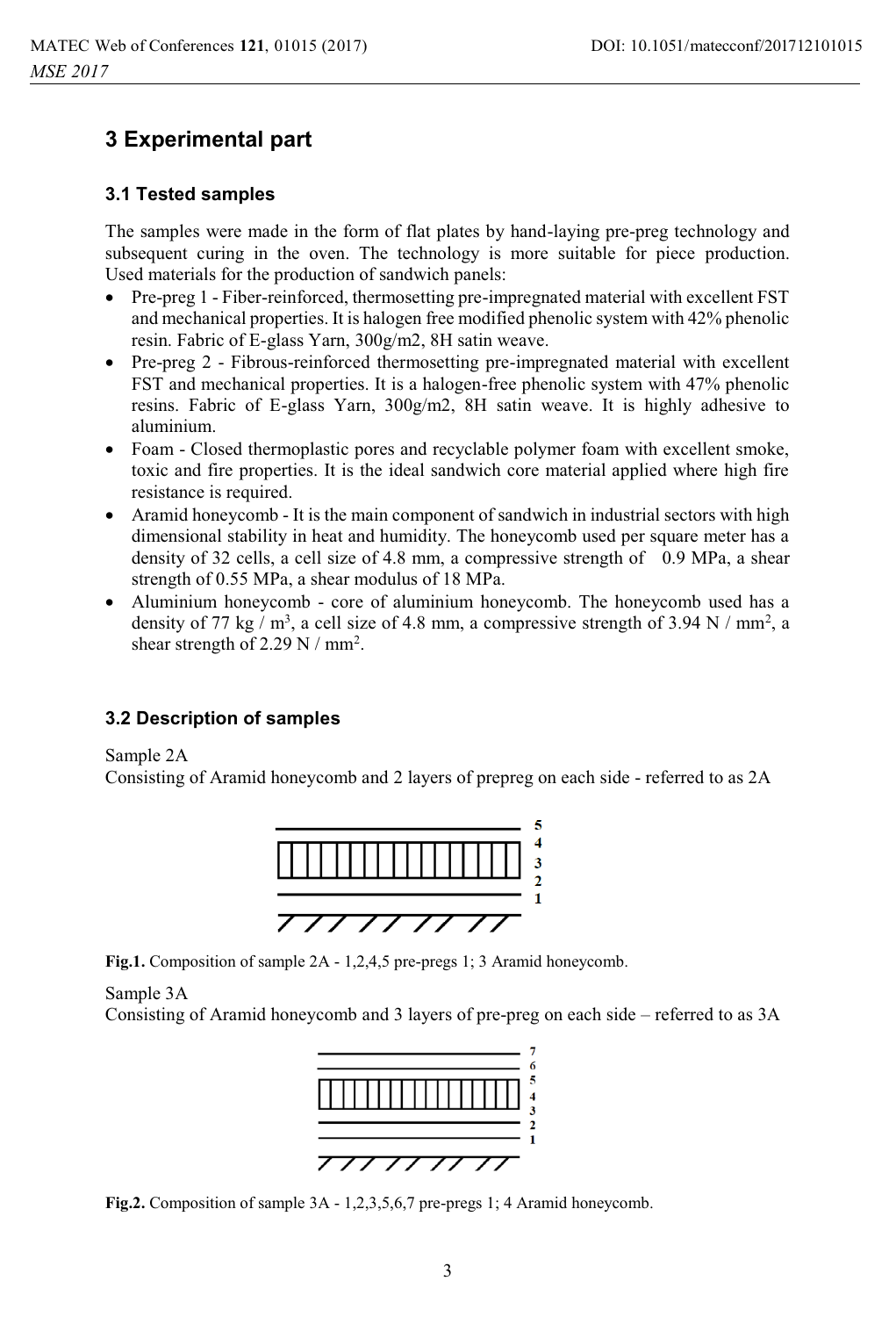#### Sample 4A

Consisting of Aramide honeycomb and 4 layers of pre-preg on each side referred to as 4A



**Fig. 3.** Composition of sample 4A - 1,2,3,4,6,7,8,9 pre-pregs; 5 Aramid honeycomb.

The samples referred to as 2B, 3B and 4B are the same composition like samples referred 2A, 3A and 4A, but instead of Aramid honeycomb is like a core material used polymer foam.

The samples referred to as 2C, 3C and 4C are the same composition like samples referred 2A, 3A and 4 A, but instead of Aramid honeycomb is like a core materials used aluminium honeycomb.

## **4 Experimental testing of mechanical and FST properties**

## **4.1 Three-point bending test 5**

The test was carried out on Zwick 1456 according to ČSN EN ISO 178. The test samples were tested at room temperature 23 ° C. Sample sizes were determined at 100x20 mm.



**Fig. 4.** Results for sample 2A, with view on arrangement during 3-point bending test.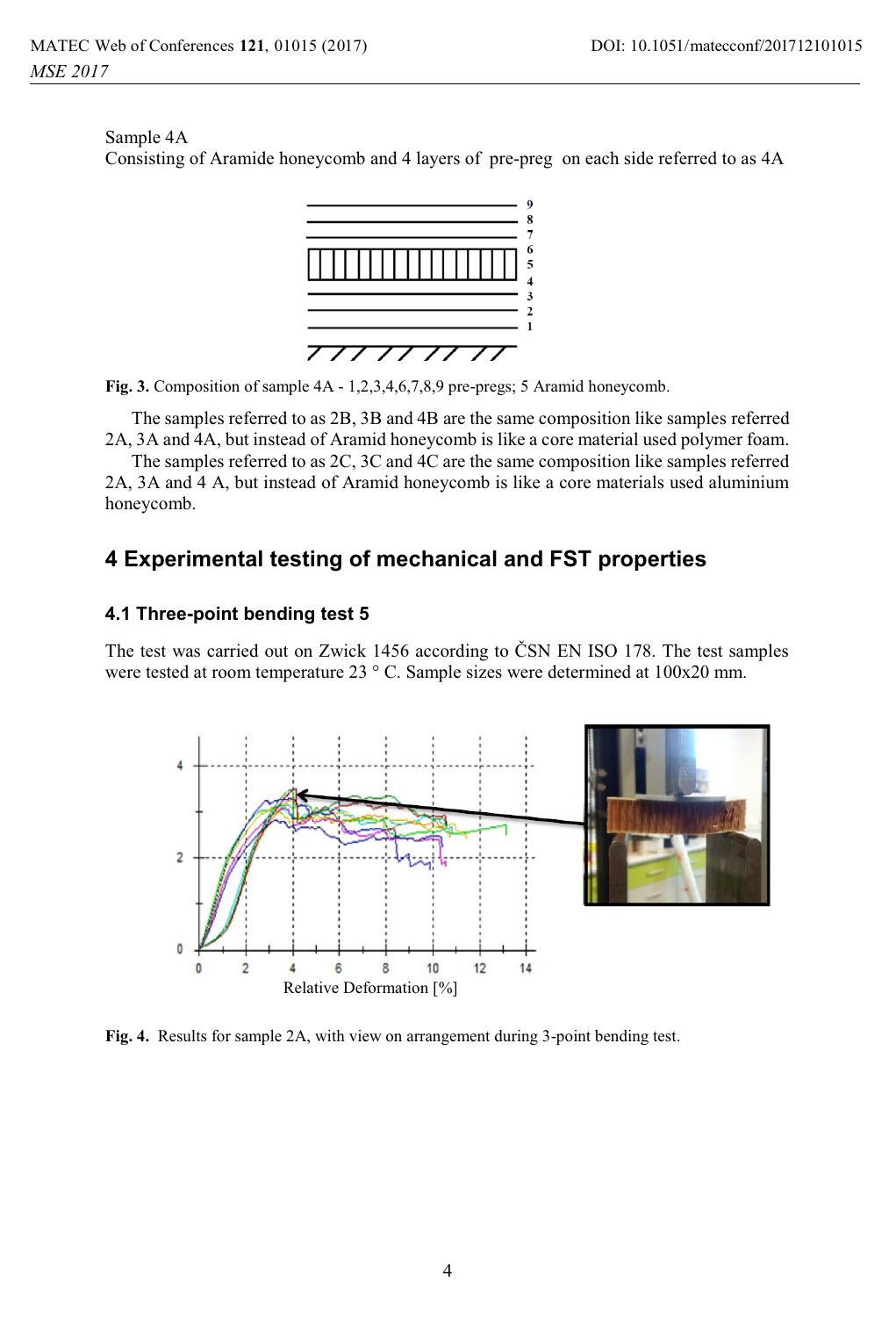

**Fig. 5.** Evaluation of Modulus of Elasticity in 3-point Bend Testing for Samples A.

The best fit in the bending test a Type C samples with an aluminium honeycomb core. The largest modulus of elasticity was measured 1860 MPa for the C sample with 3x3 prepreg layers. On the contrary, the most severe modulus of elasticity resembled Type B samples with a foam core. Throughout the course of the test, the malfunctions were also recorded, which in most cases were of a generic nature and most often caused a violation of the cohesiveness between the core and the outer layer.

The highest value of the strength limit was 29.7 MPa for C type samples. Again, it turned out that the best type of core is the aluminum honeycomb, which shows the best results of the strength of all the samples tested. Worst results were obtained with the Aramid honeycomb sample A, which reached the minimum strength limits, the lowest strength was measured in a type A sample with 2x2 layers of pre-preg, namely 3.21 MPa. The most suitable materials are C-samples with aluminum honeycomb. In both cases, as with the strength limit or the modulus of elasticity, it comes out with the highest values.

#### **4.2 Cone calorimeter**

Samples of sandwich composite structures with two different painting systems. The size of the samples used for the conical calorimeter test were in accordance with the requirements of the technical standards ISO 5660-1 and ISO 5660-2. Samples were conditioned prior to the test according to ISO 5660-1.

# *4.2.1 Painting systems*

Painting system 1 - consists of a filler and a top coat

1. Filler - It is a two-component, high-particle polyurethane based filling material. It has high chemical and mechanical resistance.

2. Top layer - This is a two-component polyurethane-based structural varnish with antigraffiti properties. It is possible to create single-layer smooth or scarred (Nar-ben) surfaces and two-layer pearl structural effects. Cured film is abrasion-resistant, scratch-free, repellent, and easy to clean.

Painting system 2 - contains filler and top coat.

1. Filler - is a two-component polyurethane spray anti-corrosion filler for the creation of a high quality substrate under the top layer. Depending on the degree of dilution, either thick layers can be created to fill rough surface roughness, or thin, highly rigid and even layers.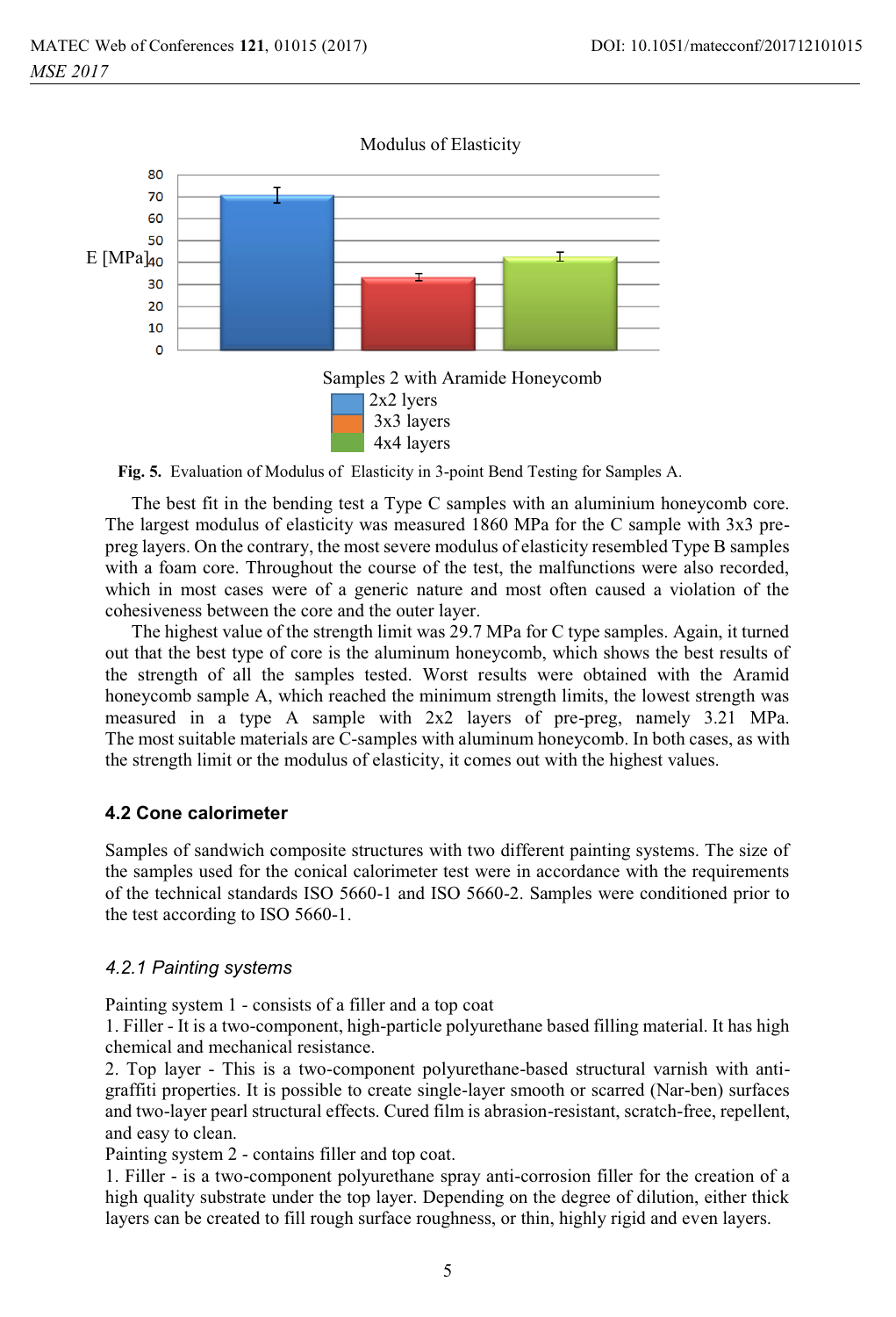2. Top layer - Two-component varnish based on polyurethane resin for semi-gloss. It is possible to create smooth thin layers. These treatments have high film strength, good chemical resistance and weather resistance.

Samples were tested at a heat flow density of 50 kWm<sup>-2</sup>. The orientation of the samples during the test was horizontally.



**Fig. 6.** Measured values with marked limits for the category HL2**.** 

Conditions during the exam:

- -Ambient temperature: 20 to 21°C
- -Relative humidity: 52 to 55%
- -Atmospheric pressure: 98.8 to 99.5 kPa
- -Density of the heat flow reaching the surface of the tested samples: 50 kWm-2
- -• Air flow through the hood:  $0.024 \text{ m}^3/\text{s}$

The maximum average heat release rate is a basic feature that highlights the fire risk of the material. Initiation time and Maximum Average Rate of Heat Emission (Marhe).

All samples tested showed a maximum average heat release rate of less than 40 kW m<sup>-2</sup> within 20 s of the test. During the entire test duration, the Marhe value was less than 90 kW  $m<sup>2</sup>$ , only the samples 2C, 4A, 4C for the coating system 1, and for the samples were 2A, 2C, 4A and 4C. The data on the maximum average heat release rate, the time-dependent rate of heat release, the total amount of released heat, and the specific CO release rate depend on the atmospheric pressure at which they were determined, with the increasing altitude decreasing both the maximum and average heat release rates. The nature of the samples also results in the high sensitivity of the data obtained from the way they are stored in the holder. In the case of insufficient mineral wool support in the holder, the tilt can occur during the test and subsequent very rapid burning of the filling part of the samples examined. Significant impact on the data obtained also has the side of the sample from which it is subjected to thermal radiation during the test. It is possible to see how the individual test results differ significantly, due to the different material composition and non-homogeneity of the materials in the samples. All samples were tested according to EN 45545-2. It was mainly about finding out whether the tested materials met the HL2 category and had to move between 60-90 [kWm-2]. In order to be used in most design categories.

We evaluated two coating systems for samples 2A, 2B, 2C and 4A, 4B, 4C. We focused on the maximum average heat release rate called Marhe [kWm-2]. Samples with paper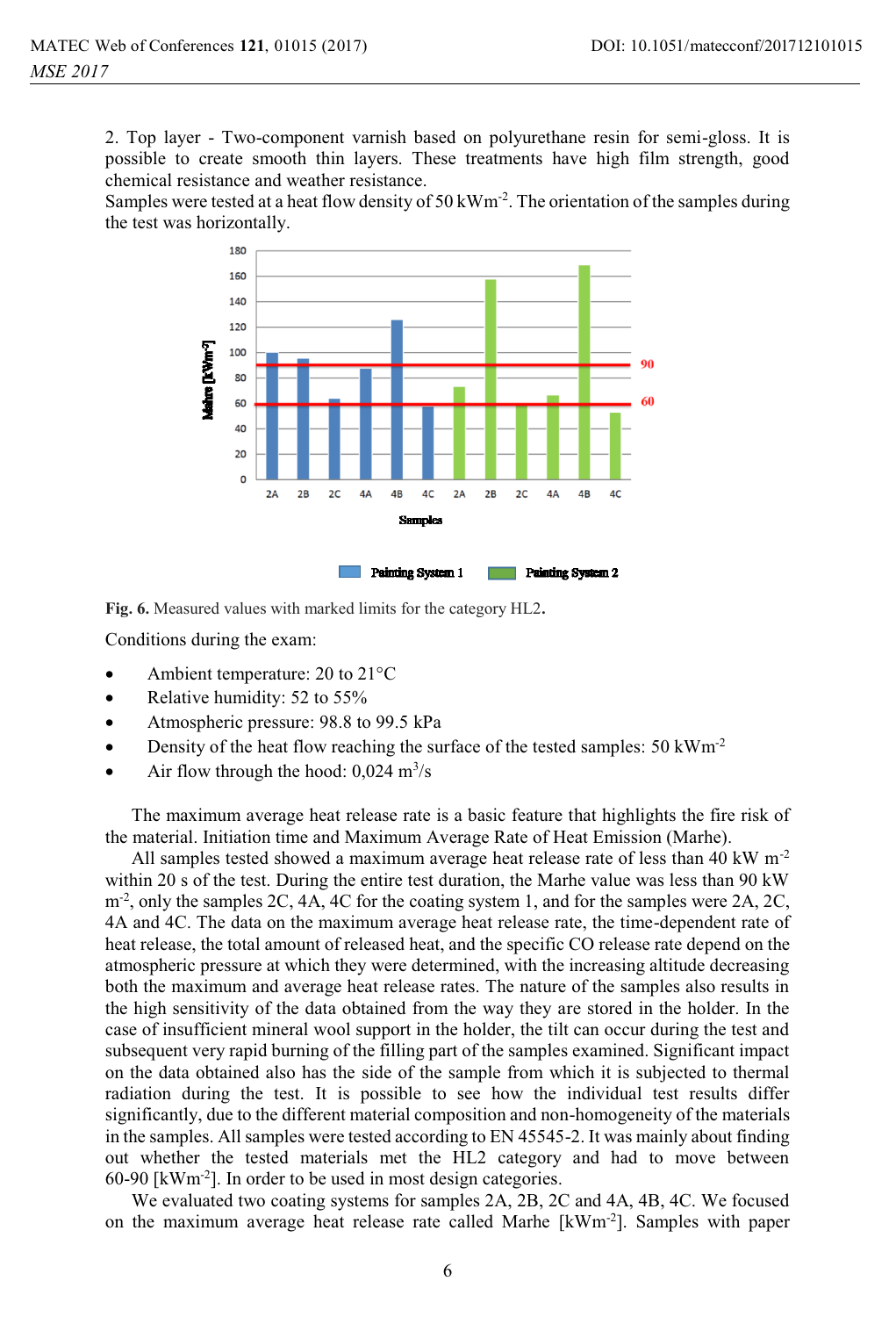honeycomb 2A and 4A at both coating systems reached values below 90 [kWm-2] up to sample 2A with a painting system 1 at 100  $\text{[kWm$^{-2}$]}$  and therefore not meeting the HL2 category. Poor results were obtained with the foam core 2B and 4B in both paint systems, when the outer layers burnt rapidly, and the foam core was rapidly burnt. These samples have reached values of 95-169 [kWm-2] and do not meet the requirements of category HL 2. On the other hand, the best results were obtained with samples of aluminum 2C and 4C of both paint systems. Samples 4C showed the best values of all 52 and 57  $\text{[kWm-2]}$  and thus even meet the higher HL3 category. Better results were obtained with the sample system 2, which had lower values than system 1.

## **5 Results**

Research paper serves as a basis for the development of a new structure of the sandwich structure, which could start to be applied in the railway industry produced by OOA technology.

Various types of surface and coating systems were compared. Different materials were used for experimental measurements. For the core of the sandwich structure, aluminium honeycombs, Aramid honeycombs, and a foam polymeric PET core were selected, and on the outer layers 2 types of pre-pregs.

Based on requirements for strength and stiffness, safety self-extinguishing, wear resistance, samples were tested for 3-point bending according to EN ISO 178 standard, modified test to determine the force required to pull the thread insert, UIC CODE 844 - 4 R and according to the standard ČSN EN 45545 - 2 fire protection of railway vehicles, the cone calorimeter test according to ISO 5660-1 was selected.

In all tests, the samples with the foam core have the lowest values and have not met either standard requirement.

The solution is to use a different type of foam with better mechanical properties or to adjust the number of individual pre-preg layers that can be replaced by other types of prepregs. Sandwich structures with a foam core are very easily mouldable and can also produce very complex products. [7]

For samples with Aramid honeycomb, variable results were obtained for all tests. In the bending test, they reached the lowest values of all tested materials. Self-extinguishing samples matched, except for one that had only two layers of pre-preg. For wear resistance the best result was achieved by sample 4A, but it didn't meet the requirements of the standard. The next proposal is to change the honeycomb, to another with a higher cell density, thereby increasing strength and stiffness.

The highest and best values were obtained with aluminium honeycomb samples. In the bending test, they reached up to several times the strength and modulus of flexural strength compared to the paper and foam core samples. They achieved a conical calorimeter evaluation all samples of very good results and meet the HL2 category. Quadruple samples also met the HL3 category.

Appropriate combinations of materials that would already meet all requirements for the railway industry must be further developed and tested. The resulting product must have sufficient strength and stiffness, safety, functionality, wear resistance, but a very important condition is also the low weight.

This work and the project is realized with the financial support of the internal grant of TBU in Zlín No. IGA/FT/2017/002 funded from the resources of specific university research.